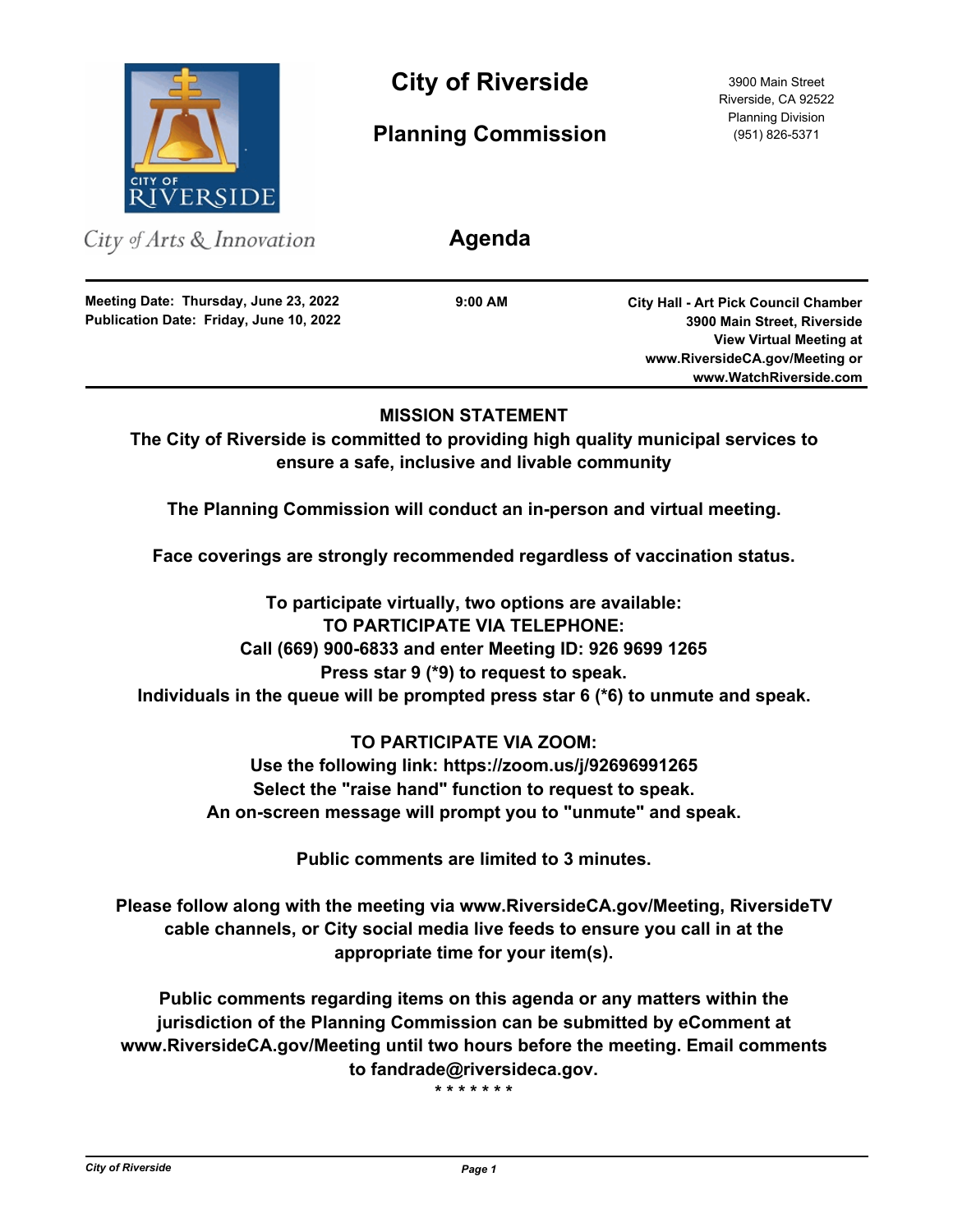**Pursuant to the City Council Meeting Rules adopted by Resolution No. 23618, members of all Boards and Commissions and the public are reminded that they must preserve order and decorum throughout the meeting. In that regard, members of all Boards and Commissions, as well as the public participants are advised that any delay or disruption in the proceedings or a refusal to obey the orders of the City Council, Boards and commissions, or their presiding officer constitutes a violation of these rules.**

**The City of Riverside is committed to fostering a respectful workplace that requires all employees and external stakeholders to embrace a culture of transparency and inclusivity. This includes acceptable behavior from everyone; a workplace that provides dignity, respect, and civility to our employees, customers, and the public they serve. City meetings should be a place where all members of our community feel safe and comfortable to participate. While there could be a high level of emotion associated with topics on this agenda, the City would like to set the expectation that all members of the public use language appropriate to a collaborative, professional, and respectful public environment.**

**The City is resolute in its commitment to eliminate any form of harassment, discrimination, or retaliation in the workplace. The City maintains a zero-tolerance policy for harassment, discrimination, and retaliation in compliance with new harassment and discrimination laws.**

**\* \* \* \* \* \* \***

*City of Riverside Planning Commission action on all items may be appealed to the City Council within ten calendar days after the decision. Contact the Planning Division at (951) 826-5371 for further information.*

*LISTENING ASSISTIVE DEVICES are available for the hearing impaired--please see the Commission Secretary. The City of Riverside wishes to make all of its public meetings accessible to the public. Upon request, this agenda will be made available in appropriate alternative formats to persons with disabilities, as required by 42 U.S.C. §12132 of the Americans with Disabilities Act of 1990. Any person with a disability who requires a modification or accommodation in order to participate in a meeting should direct such request to the City's ADA Coordinator at 951-826-5427 at least 72 hours before the meeting, if possible. TTY users call 7-1-1 for telecommunications relay services (TRS).*

*Agenda related materials provided to the Planning Commission are available for public*  inspection in the Planning Division Office during normal business hours and in the binder *located in the meeting room while the meeting is in session.*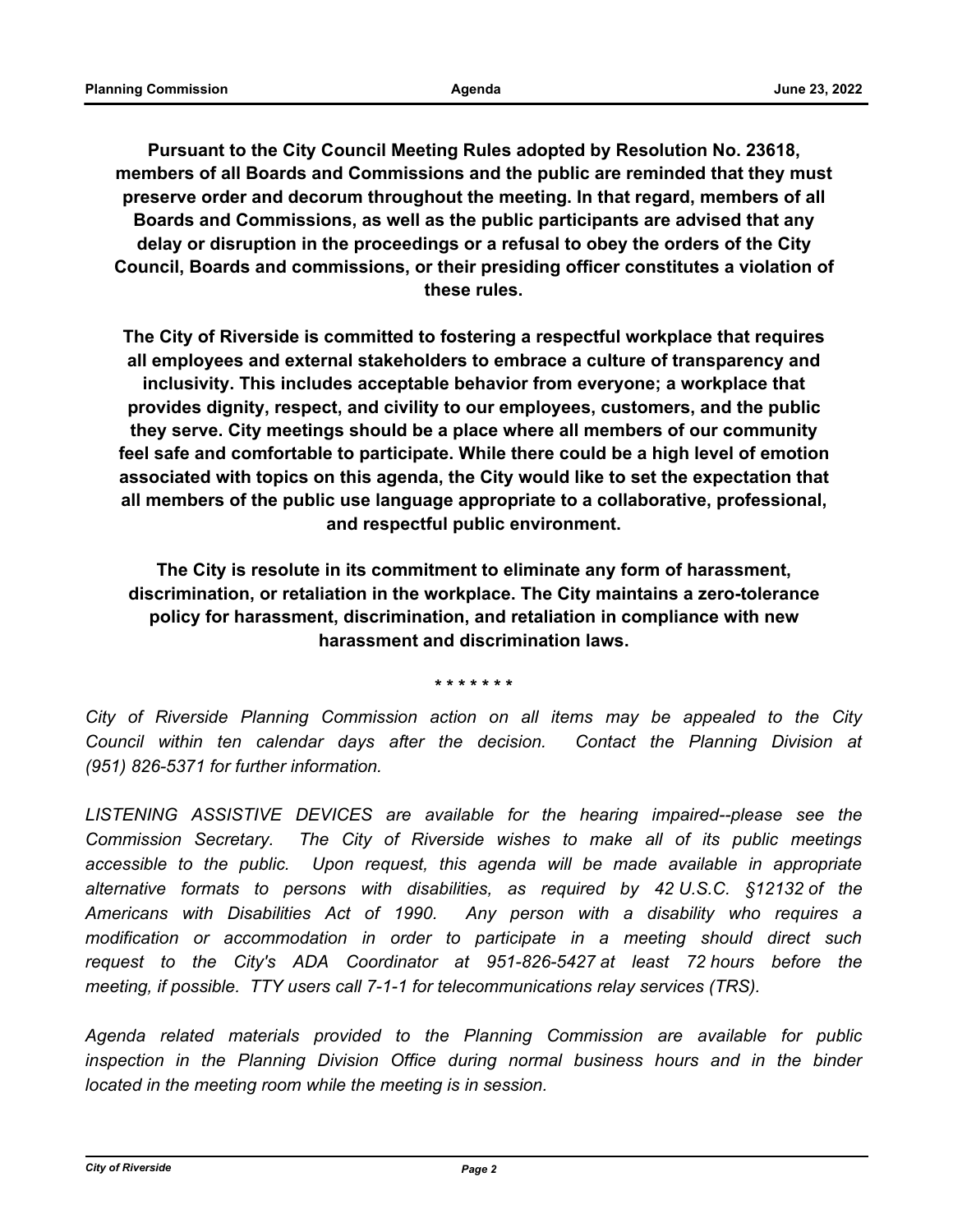# CHAIR CALLS MEETING TO ORDER

# PLEDGE OF ALLEGIANCE

# PUBLIC COMMENT

### *Audience participation is encouraged. Public comments are limited to 3 minutes.*

1 To comment on any matters within the jurisdiction of the Planning Commission, you are invited to participate in person or call at (669) 900-6833 and enter Meeting ID: 926 9699 1265. Press \*9 to be placed in the queue to speak. Individuals in the queue will be prompted to unmute by pressing \*6 when you are ready to speak.

To participate via ZOOM, use the following link: https://zoom.us/j/92696991265, select the "raise hand" function to request to speak. An on-screen message will prompt you to "unmute" and speak - Individual audience participation is limited to 3 minutes.

## CONSENT CALENDAR

*All matters listed under the CONSENT CALENDAR are considered routine by the Planning Commission and may be enacted by one motion in the form listed below. There will be no separate discussion of these items unless, before the Planning Commission votes on the motion to adopt, Members of the Planning Commission or staff request*  specific items be removed from the Consent Calendar for separate action. Removed *consent items will be discussed following the Discussion Calendar.*

2 The minutes of June 9, 2022 to be presented for approval.

#### *Attachments:* [Minutes](http://riversideca.legistar.com/gateway.aspx?M=F&ID=446316e1-f553-4576-a625-1eda782022c2.pdf)

3 Planning Commission Attendance - That the Commission excuse the June 9, 2022 absence of Commissioner Mooney due to business and Commissioner Ridgway, joined the meeting late.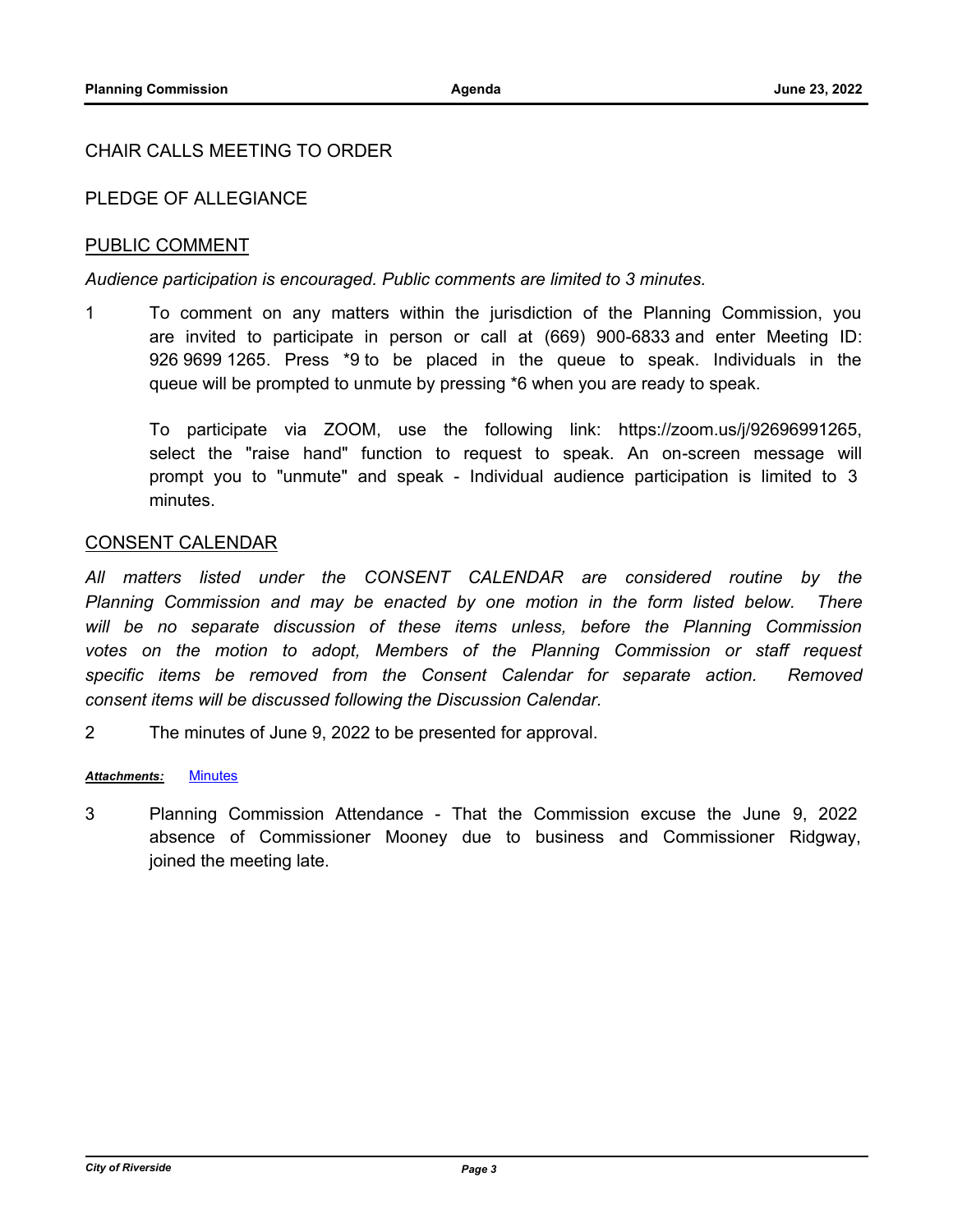### PUBLIC HEARINGS

*Individual audience participation is limited to 3 minutes.*

4 PLANNING CASE PR-2021-000897 (MIS, CUP, PM, DR): (Continued from the June 9, 2022 meeting.) Proposal by Costanzo Investments, LLC to consider the following entitlements for the construction of a 3,740 square-foot restaurant (Panera Bread) with a drive thru lane: 1) Modification of Conditions to modify a condition of Parcel Map 30369 related to the prohibition of drive-thru facilities; 2) Conditional Use Permit to permit a drive-thru facility; 3) Parcel Map to subdivide a 7.72-acre parcel developed with a commercial building into two parcels; and 4) Design Review of project plans for site plan and building elevations. The project site is developed with an 89,652 square-foot retail building (Kohl's) and is located at 19260 Van Buren Boulevard, on the north side of Van Buren Boulevard between Trautwein Road and Bountiful Street, in the CR-SP – Commercial Retail and Specific Plan (Orangecrest) Overlay Zones, in Ward 4. The Planning Division of the Community & Economic Development Department have determined that this proposal is exempt from California Environmental Quality Act (CEQA) review pursuant to Sections 15303 (New Construction or Conversion of Structures) and 15315 (Minor Land Divisions) of the CEQA Guidelines, as the project will not have a significant effect on the environment. Contact Planner: Danielle Harper-Scott, Associate Planner, (951) 826-5933, dharper-scott@riversideca.gov

#### **[Report](http://riversideca.legistar.com/gateway.aspx?M=F&ID=d43a668b-91ee-47e0-973f-1798ed370abf.pdf)** *Attachments:*

[Existing Site Photos](http://riversideca.legistar.com/gateway.aspx?M=F&ID=8ca1e1f0-fdf7-4f75-920e-609c65cbbf24.pdf) [Location Map](http://riversideca.legistar.com/gateway.aspx?M=F&ID=ec718c23-506b-4379-aba6-707c12c5b5f8.pdf) [General Plan Map](http://riversideca.legistar.com/gateway.aspx?M=F&ID=1ceb87c8-d6b3-4731-82fa-502728edcb0c.pdf) [Specific Plan Map](http://riversideca.legistar.com/gateway.aspx?M=F&ID=17939b2e-c6f1-4e4b-8eb0-135f44b022f9.pdf) [Zoning Map](http://riversideca.legistar.com/gateway.aspx?M=F&ID=40f1952b-d959-48e6-8358-0353e93b2337.pdf) [Project Plans](http://riversideca.legistar.com/gateway.aspx?M=F&ID=fb366b94-6236-4418-9979-f16bb35ad039.pdf) [Parking Analysis Memorandum](http://riversideca.legistar.com/gateway.aspx?M=F&ID=985269b0-8aa0-45bb-a591-f02e830deb46.pdf) [Applicant Prepared Project Description](http://riversideca.legistar.com/gateway.aspx?M=F&ID=6ca15705-fbd1-409e-8da3-811681f81060.pdf) [Public Comment Letter and Response to Comments](http://riversideca.legistar.com/gateway.aspx?M=F&ID=c3617301-2ea4-49d1-ab0e-965ba6b33d46.pdf) **[Presentation](http://riversideca.legistar.com/gateway.aspx?M=F&ID=390e4f2d-ab93-4064-9791-5780c3d47385.pdf)** 

#### COMMUNICATIONS

5 Annual Review of the Code of Ethics and Conduct

[Code of Ethics Memo](http://riversideca.legistar.com/gateway.aspx?M=F&ID=c681e482-96d1-4817-9882-849bddc2a7fc.pdf) [Chapter 2.78 Code of Ethics and Conduct](http://riversideca.legistar.com/gateway.aspx?M=F&ID=a532bd22-a87c-4c7f-8f26-edbe1005ab37.pdf) *Attachments:*